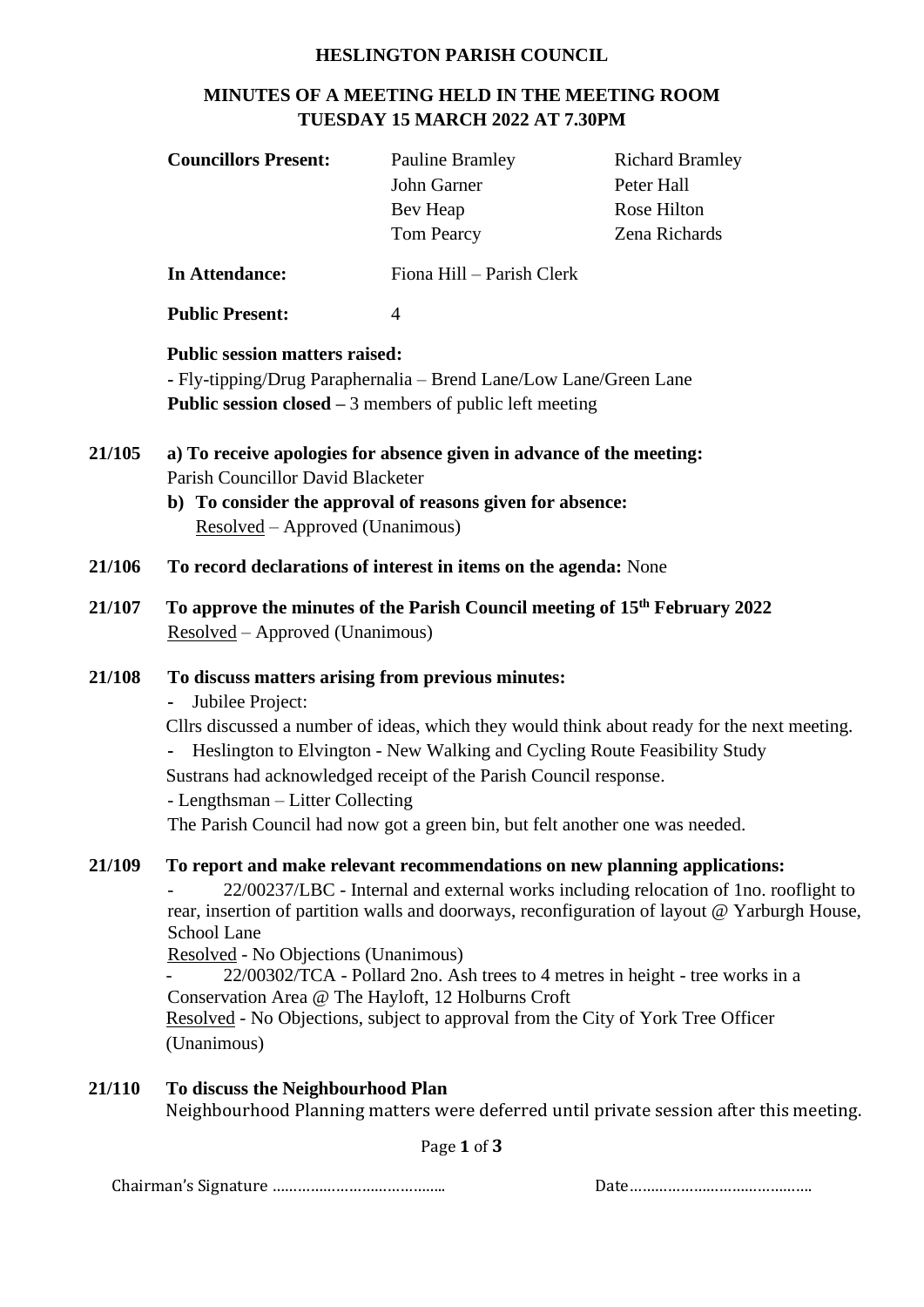# **21/111 To discuss financial matters with Responsible Financial Officer:**

- Bookkeeping for current year to date
	- Parish Councillors had received a bank reconciliation totalling £49178.09, along with linked Income & Expenditure reports
- Financial Management:
	- Internal Controls
		- These were conducted and everything was found in order
- Payment Approval:

| Salary      | DDR £      |              |
|-------------|------------|--------------|
| Salary      |            | 1910 £138.16 |
| <b>PAYE</b> |            | 1911 £446.60 |
| Salary      | 1912 $\pm$ |              |
| Expenses    |            | 1913 £11.23  |
|             |            |              |

The Parish Clerk urged the Parish Council to consider taking on the services of a payroll company, who would have knowledge of pensions, which she does not have.

# **21/112 To receive reports from representative of outside bodies as follows:**

- Ward Councillors There was a Ward meeting on 07 March 2022 and funding was given to Fulford In Bloom and Village Trust Jubilee
- North Yorkshire Police Report February 2022 at end of minutes
- Good Neighbours Forum/Heslington East Community Forum There is a meeting on 02 March 2022 and antisocial behaviour was raised
- Ouse and Derwent Drainage Board NTR
- Sportsfield Cllr Pearcy reported that the cricket nets project was ongoing
- Alms Houses NTR
- Meeting Room Cllr Garner reported that it was going OK.

## **21/113 To discuss/agree actions with long-standing matters:**

- Appearance of village – The graffiti on the bridge had been reported to CYC. The Outgang sign is missing again, but would be replaced by CYC

- Fly Tipping on Brend Lane, Low Lane, Green Lane – options of possible preventative measures Cllr Pearcy would research barriers similar to those at the Outgang, but Cllrs were concerned about logistical issues with farm equipment and moving the issue elsewhere.

- Litter at bus stop opposite Heslington Church

This area would now be covered by the York University early morning rounds. The Parish Council would inform the parishioner who raised the issue.

- Memorial benches NTR/Remove from agenda
- **-** Highway matters Potholes had been reported to CYC
- City of York Council:
	- Article 4 (2) Direction NTR
	- Local Plan The Phase 2 hearings have been postponed until end of April 2022
- University of York:
	- Anti social behaviour NTR
- Communication:
	- Website Up to date

# Page **2** of **3**

Chairman's Signature ………………………………….. Date…………………………………….